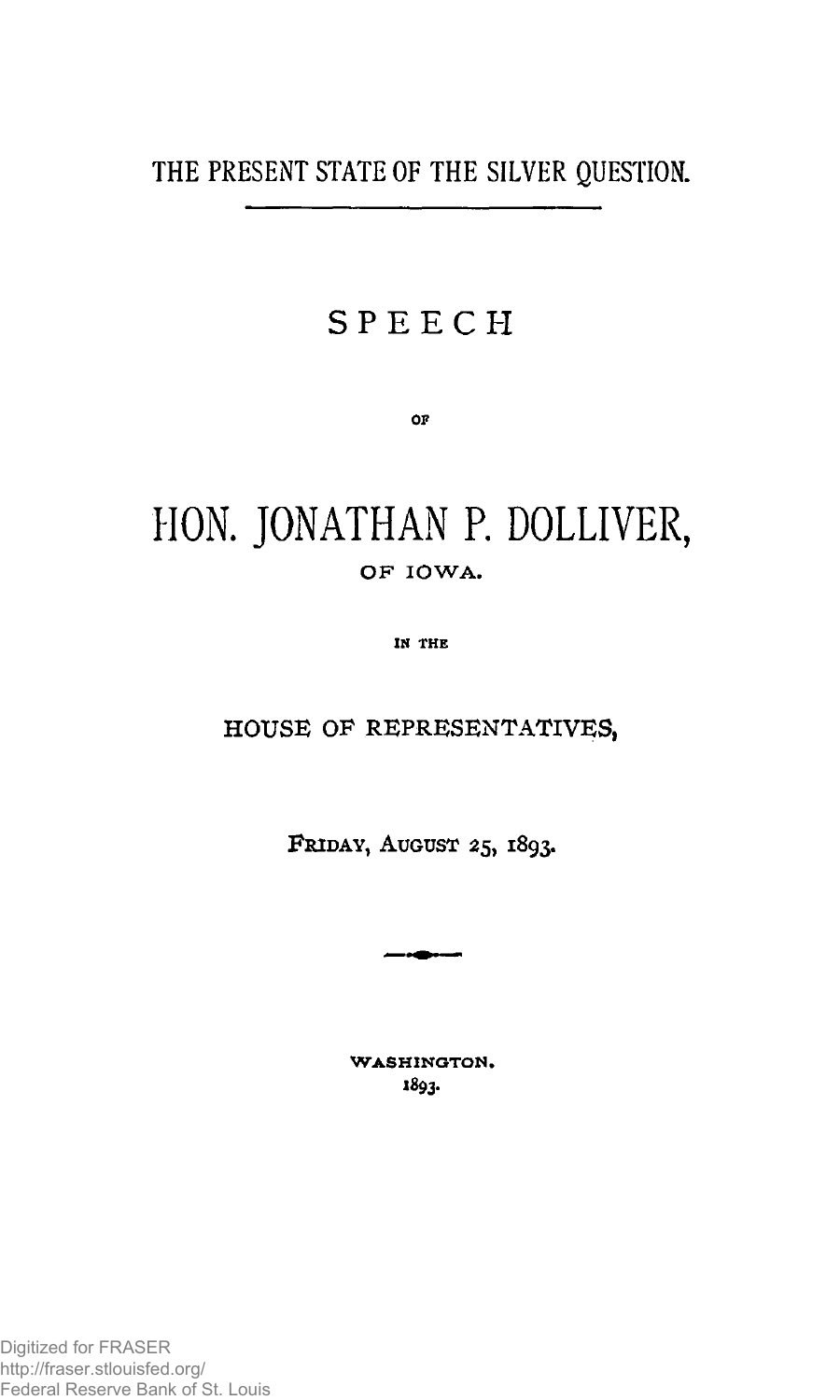### **SPEEC H**

#### **QP**

## **HOK JONATHAN P. DOLLIVER.**

The House having under consideration the bill (H. R. l) torepeal a part of<br>**An** act, approved July 14, 1890, entitled " An act directing the purchase of sil-<br>ver bullion and the 1ssue of Treasury notes thereon, and for oth **poses"—** 

**Mr. DOLLIVER said:** 

**Mr. SPEAKER: I am sorry that at the end of this long debate**  I am not able to bring to the consideration of the question the same enthusiasm that I had at the opening of the discussion. The current of the debate has at least given to those of us who are not trying to play the rôle **of men, an excellent leisure for reflection and an excellent reason forsilence. It is to be regretted also that the debate, now nearly a fortnight old, has not gone very far in bringing us out of the chaos that originally surrounded us.** 

**On the side of the free coinage of silver there is one central problem that includes the whole field of the controversy, and that is: Can a nation situated like ours, under circumstances such as obtain now, invite to its mints the whole silver product and the whole silver stock of the world without creating a coin that shall partake of the fluctuating and depreciated character of silver bullion? That question has not been answered.** 

**W e have had it said that the act of 1873 was a gigantic fraud and a gigantic crime; but that is not the question. We have had it said that the price of cotton and the price of wheat have gone down with the price of silver bullion; but that is not the ques-tion. We have had it said that celebrated students of this question, both here and in Europe, have given their judgment in favor of bimetallic coinage on an international field; but that is not the question.** 

**The question is whether a single country situated like ours is able, under conditions that now prevail, to ignore at its mints the quotations of the bullion market without establishing for its**  commerce a basis of silver, excluding all other coinage and<br>swamping American business under the burden of a currency<br>both changeable and debased. That question has not been an-<br>swered; and while we have enjoyed the eloque **aroused by this subject, I trust we have not forgotten that this is a question that must be decided in the arena of judgment and reason, and not in the atmosphere of mere oratory. I confess that I have followed the silver voice of my friend from Nebraska [Mr. BRYAN] from the third Punic war down past the glorious**   $2$  205

Digitized for FRASER http://fraser.stlouisfed.org/ Federal Reserve Bank of St. Louis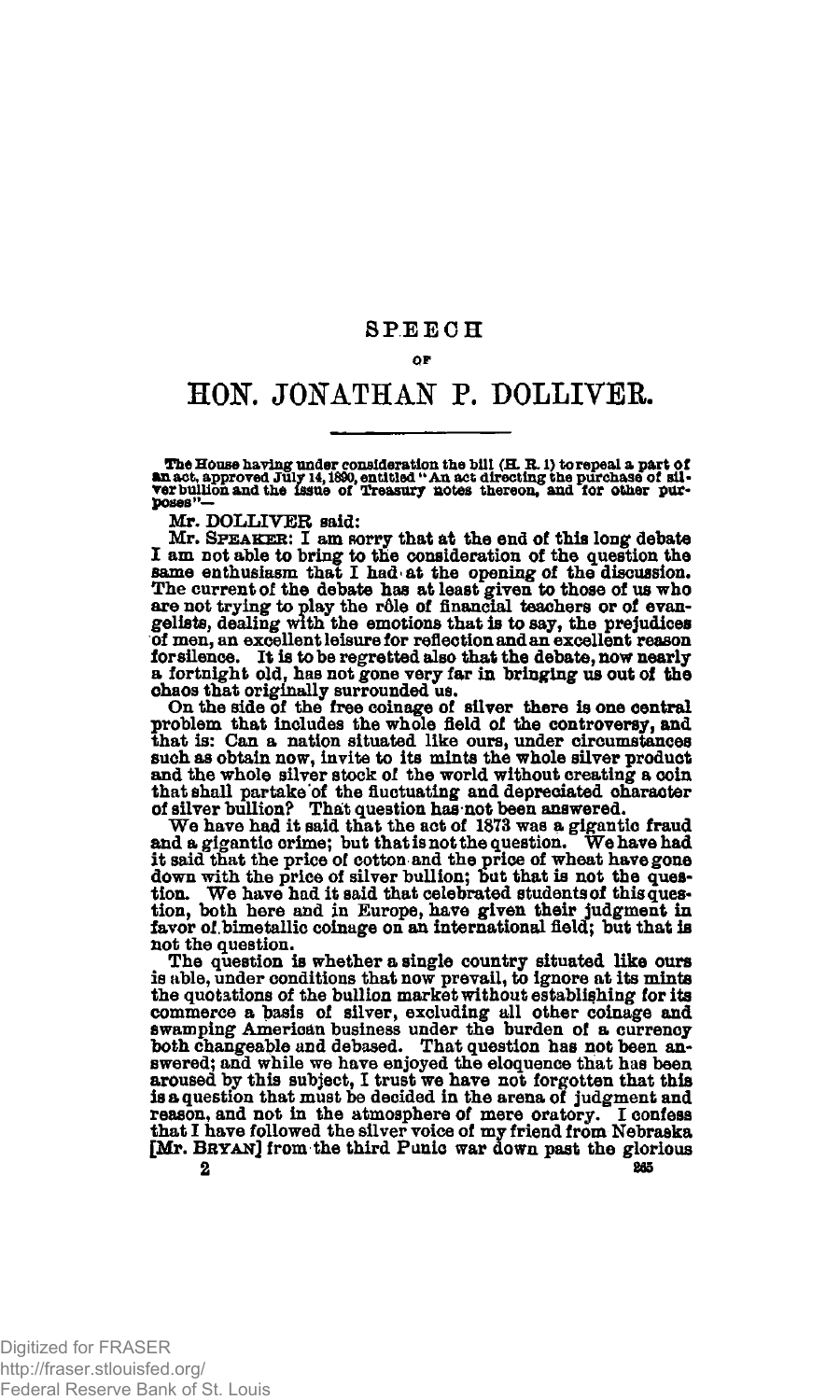**victory of Charles Martel to the joint debate between Napoleon and the extraordinary drummer boy of Marengo, without getting light enough on this question to guide me from one figure of speech to another, and while I am not without admimtlon for the oratorical skill that can so attractively exhume the fallacies of fifteen years ago and give such persuasive shape and color to the vagaries of the Nebraska Populist of to-day, I will not conceal the disappointment with which a plain and perplexed man, anxious to be right and seeking to know the practical effect of the theory of free coinage on our monetary system, has sought in vain for that grain of wheat in the midst of so vast and enter-**

**taining? a display of chaff. [Laughter.] If it oe true that a single nation by its own laws can abolish the bullion market and make its mints the undisturbed arbiter of the silver situation throughout the world, it seems to me that there ought to be some enlightened and faithful student of this problem, in some language of the earth, to express that opinion, even if it was not thought necessary to introduce some evidence to prove it. In a matter like this no prudent man can let go the hand of experience, unless he sees something to take hold of more tangible thandogm itic theories and incoherent predictions. But what writer, what student in any language, including even** 

**the faithful friends of silver who made the Brussels Conference of 1892 famous; what American, politician, not directly influenced by his own interests or by the clamor of local politics, has given that opinion? On the contrary, having been cast off by every govern-ment in Europe, including those that have most faithfully tried to practice it, it has found a final refuge in the silver-bearing mountains of our own country, and an intermittent shelter, good only between Presidential elections, in Missouri and Arkansas. [Laughter and applause.]** 

**Now, Mr. Speaker, I shall not be suspected of caring very much what happens to the Democratic party of Missouri, but 1 can not forbear to point out that the leaders of that party do not**  seem to be disturbed very much by the " parting of the ways," **in which my friend from the Eighth district of Missouri has so often stood. [Laughter.] Because everybody knows that when the Democratic party took Mr. Cleveland a second time for their leader, they took him with the absolute knowledge of his disposition to combat the prevailing views of the State of Missouri in regard to silver; and when we find him getting more votes in the State of Missouri than these silver Congressmen themselves, we can easily imagine that this periodical epilepsy of that State on the money question is not likely to-very seriously disturb the comfort of the Democratic party. [Laughter and applause.]** 

**Mr. Speaker, I come from a constituency employed mainly in farming. It is a constituency that understands perfectly well that without a safe, a uniform, and a stable system of money there can be no prosperity either in the field, in the factory, or in the market place; a constituency that fifteen years ago, as my friend Gen. HENDERSON, who sits before me, recollects very well—for we both were in that fight—heard every argument that has been heard at this session of Congress, weisrhed the cheap philosophy of cheap money in the balances of a sober judgment and of an upright conscience and found it wanting in both 865**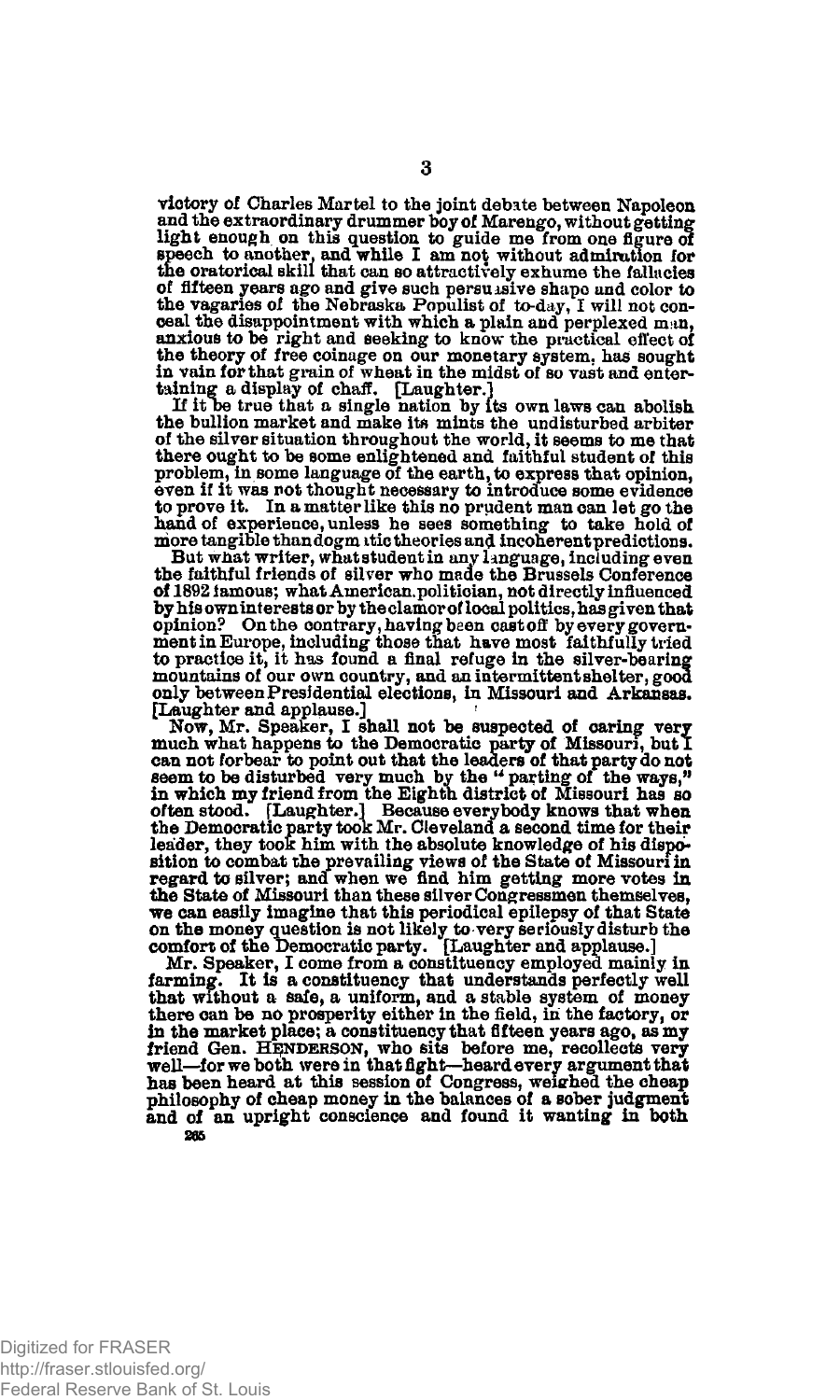**[laughter and applause]; a constituency whose debts stand for its enterprise and its investments, and not for its poverty and its misfortunes, and whose purpose is to pay what it owes in the legal currency of the country, without clipping a coin or depre-ciating a note or debasing a dollar. [Applause.]** 

**Our people are a clear-thinking and a hard-working people, and they ask not one of their representatives, Democratic or Republican, to come here and urge legislation that shall disturb either the volume or the value of the currency of the United States. [Applause.] Both political parties are now agreed upon this, fori can not forbear to recall the fact that the Democrats of our State have suffered in the past few days an almost instantaneous conversion upon the silver question. [Laughter.] They stand now where the Republican party has always stood, and we hope that there will never be a Democratic relapse in this gen-eration in the State of Iowa. [Laughter.] If there are those who think that we ought to show our disapproval of their conversion by ourselves backsliding, I can not agree with them.** 

**I stand where I have always stood, for a national currency every dollar of which shall be equal in value to every other dollar issued by the Government. So that if a man works for a day he may know what he earns; if a man has a crop for sale he may know exactly what he receives for it; if a man has a little property he may know exactly what it is worth: if a man is receiving a little pension that has escaped the malice of this Administration, he may know exactly what the pittance amounts to; if a man has a little money laid up in the bank for a rainy day. he may know exactly what his balance is; if a man has insured his life he may die without having his last hours embittered by the prospect of his family being swindled by the depreciation of his little estate; and if a man, like myself, has spent nearly all his lifetime bear-ing the burden of debt, he may know exactly what he owes [laughter], and make up his mind before God and man to pay it if he can, as our fathers did, without inviting a relief expedition from Bedlam. [Great laughter.]** 

**Mr. Speaker, representing such a people I would not dare to cast a vote here which might have the effect of destroying the prosperity of American business by an experiment which, for all that has been said, presents itself to my mind in the form of an unlimited manufacture of short-weight dollars. [Laughter and applause.]** 

In applause.<sub>1</sub><br>The view which I now have is the product of many years of<br>procientious study of this subject. It may be wrong. I do not **conscientious study of this subject. It may be wrong. I do not hold it as a final and unalterable statement of faith. I hold it subject to revision in the light of every new fact, every new experience of the world, every new discovery of political science.**  It is a disinterested opinion, for it violates not only original<br>prejudice on the subject, but also the judgment of many whose<br>opinions I respect, and above all it violates my sympathy und<br>good will toward that portion of **chief occupation has been injuriously affected by the decline of silver.** 

**I am aware also that , especially now in these times of depression and gloom, we are likely to see a resurrection of all the miserable quibbles that fifteen years ago almost carried the country 205**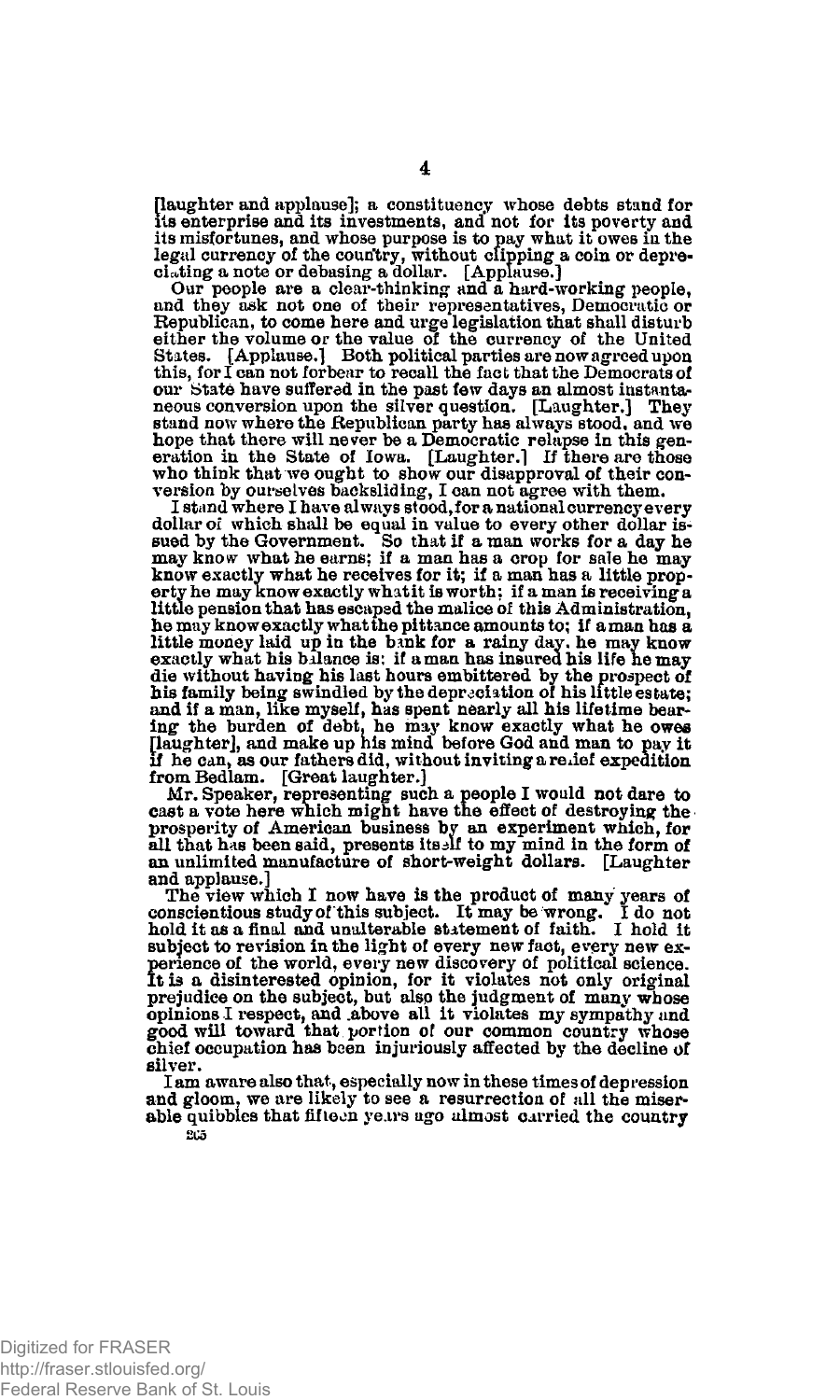**over to an organized system of depreciated currency. We are beginning to hear the old arguments, that those of us who had a hand in the fight before the resumption of specie payments remember perfectly well. I recall that last winter I was sitting over there by the side of the gentleman from Maine [Mr. DING-**LEY] when some one asked my Iriend from Missouri [Mr. BLAND]<br>whether the free coinage which he proposed was not likely to<br>put a premium on gold. "A premium on gold,"said Mr. BLAND,<br>"Why, that is all right; that means a pre **mium on cotton—a universal blessing and benefit to the country."** 

**I represent a constituency which knows by experience that a premium on gold is the fatal exposure of every legitimate business of the American people to the speculation of the street and the jobbery of the gold table; and while I am not very old in the experience of the business world, I recollect the time when the legitimate business of the American people escaped from the last premium that we had on gold in the United States. And if**  I thought the judgment of the people in the midst of whom I<br>live were not with me, I would resign my seat in this House<br>very cheerfully before I would vote to bring American business<br>back to the chaos out of which we escap **because I believe that the people of the United States will in the long run respect a man who refuses to betray them even for the sake or their applause. [Applause.] When I hear this Chamber filled with threats and long-winded** 

**declamations about what is going to happen to people who in the discharge of a high responsibility exercise their own judgment and obey their own convictions on this question, I very often recall the fiery words of old Thomas Carlyle, preserved in the memoirs of the'late Lord Houghton. Carlyle wanted Edward Milne, afterward Lord Houghton, to obtain a pension for a struggling young poet, Alfred Tennyson. Mr. Milne presented the subject to Lord Palmerston, then prime minister, who told him that he had never heard of Tennyson, and advised him to let the matter drop for fear his constituents might think he was trying to load some relative onto the bounty of the government. Mr. Milne went to Carlyle and told him the situation, and Carlyle answered him thus:** 

Edward Milne, it may be all right for you to excuse your failure by a reference to your constituents; but I tell you that there is coming a day when the puestion with the perception with the perception will be asked of you **not your constituents.** 

#### **[Laughter and applause.]**

I wish now by the kindness of the House to say a few words<br>about the repeal of the Sherman act. I have heard all that has<br>been said on this subject, and have heard it with attention. **Everybody will testify thit I have taken a front seat and have**  endeavored to profit by every day of this discussion. I say 'o you that I am not convined by anything I have heard or  $\leq 1$  that the Sherman act is the sole cluse of the troubles that abor **afflict us.** 

**I agree with the eloquent remarks of my friend from Michigan [Mr. BURROWS], who this morning attributed our troubles to the 265**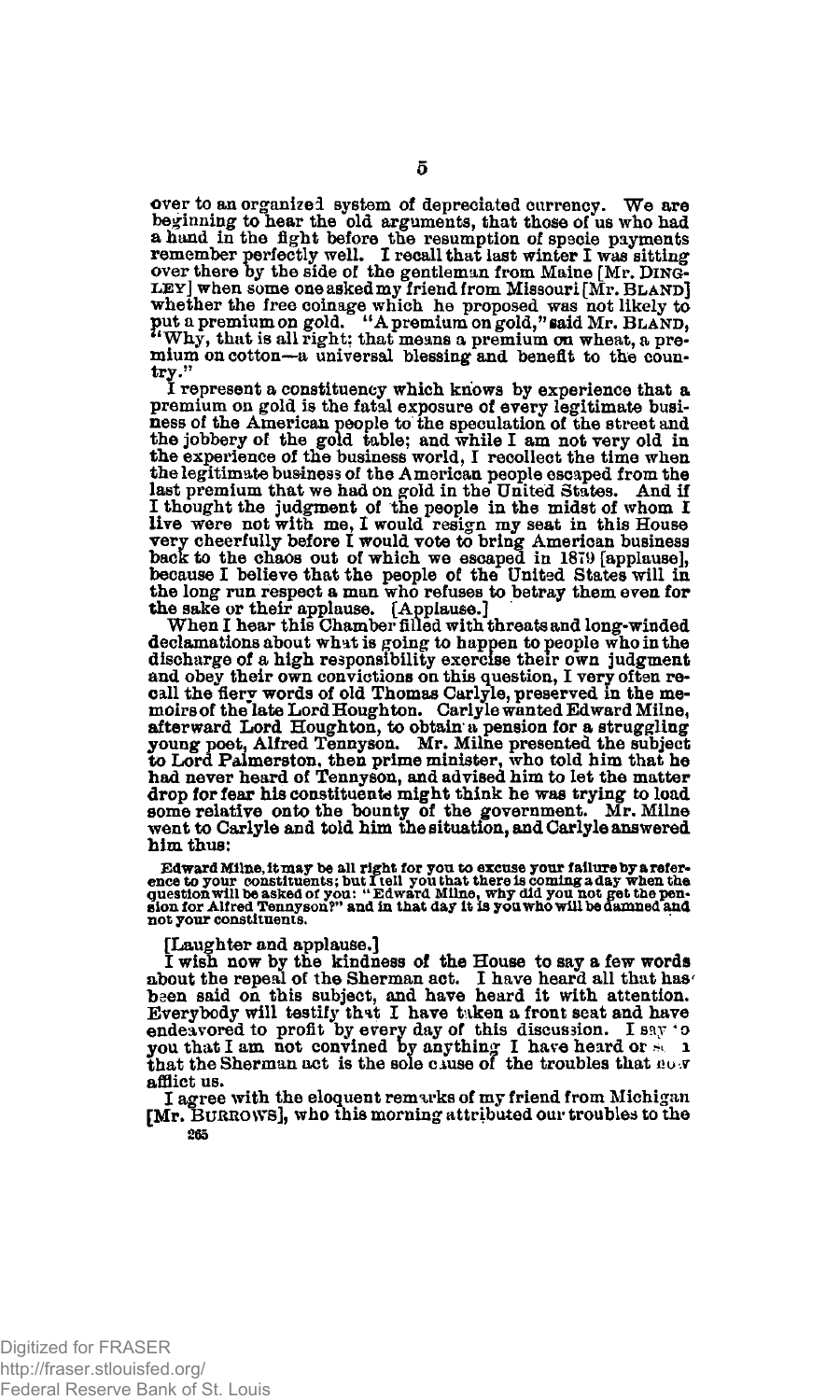**dread now lodged in the minds of those engaged in the great productive industries of the United States that an industrial revolution is at hand. And I desire to say to my Democratic friends who laughed with derision when that subject was first mentioned in this debate, that there could be no change in the tariff system of the United States, even for the better, without paralyzing for a time the prosperity of all the industries involved. How much greater is likely to be the disturbance of prosperity when the changes proposed are radical and revolutionary, and have already**  thrice in the history of the United States resulted in the total

**prostration of the prosperity of the American people? It is recognized, however, that for better or for worse, the whole business community seems to believe that the silver act of 1890 is one cause of distrust. Nor can it be questioned that the daily purchase of 6 tons of silver may have given rise to a feeling that the time was approaching when the Treasury might be stripped of its reserves and the whole fabric of the national credit be exposed to suspicion.** 

**Notwithstanding the strong hope .we have had that the act of 1890 would aid in the solution of the silver question by arresting the degradation of the metal, we do not hesitate to admit that the act has failed to meet the expectation of those who framed it. It now stands, in the judgment of millions, as a threat in the way of restoring confidence, and I will not interpose my vote against the only remedy in which the business world seems to see a solution, or at least a mitigation, of the difficulties in the midst of which every American enterprise is now struggling for its life. [Applause.]** 

**Either the repeal of this law will help us or it will not. If it does, we shall all rejoice. If it does not, we shall all be nearer knowing what the matter is, and the Democratic party will be brought face to face with the omens of the disaster that must follow their tariff policy, with no cover to hide them and no subterfuge of explanation to keep them from an open responsibili**ity. Therefore, as a partisan, I am in favor of clearing this is**sue so that every man may know that whatever follows the tariff act of this Congress comes from that act, and not from imaginary sources in another field of legislation.** 

**Again, those of us who favor the use of both gold and silver in our coinage, but are convinced that the question is an international one, look forward, not without reasonable hope, to the future efforts of the Brussels conference to restore the monetary status of silver. No man in public life in the United States knows more about this question than Mr. ALLISON, who was a member of the conference of 1892. No one can question his qualifications to speak with authority on this matter, and fortunately no man can dispute the fidelity with which his life has been devoted to the interests of the Mississippi Valley. Therefore,**  when we find him agreeing with Governor MCCREARY, of Ken**tucky, also a member of that conference and a lifelong friend of silver, that the suspension of the purchase of silver here will greatly expedite the work of the Brussels conference, we feel sure that the road to a larger use of silver in the coinage of the world lies through the repeal of that part of the act of 1890 which now oompels this Government to bear the burden of silver alone. 265**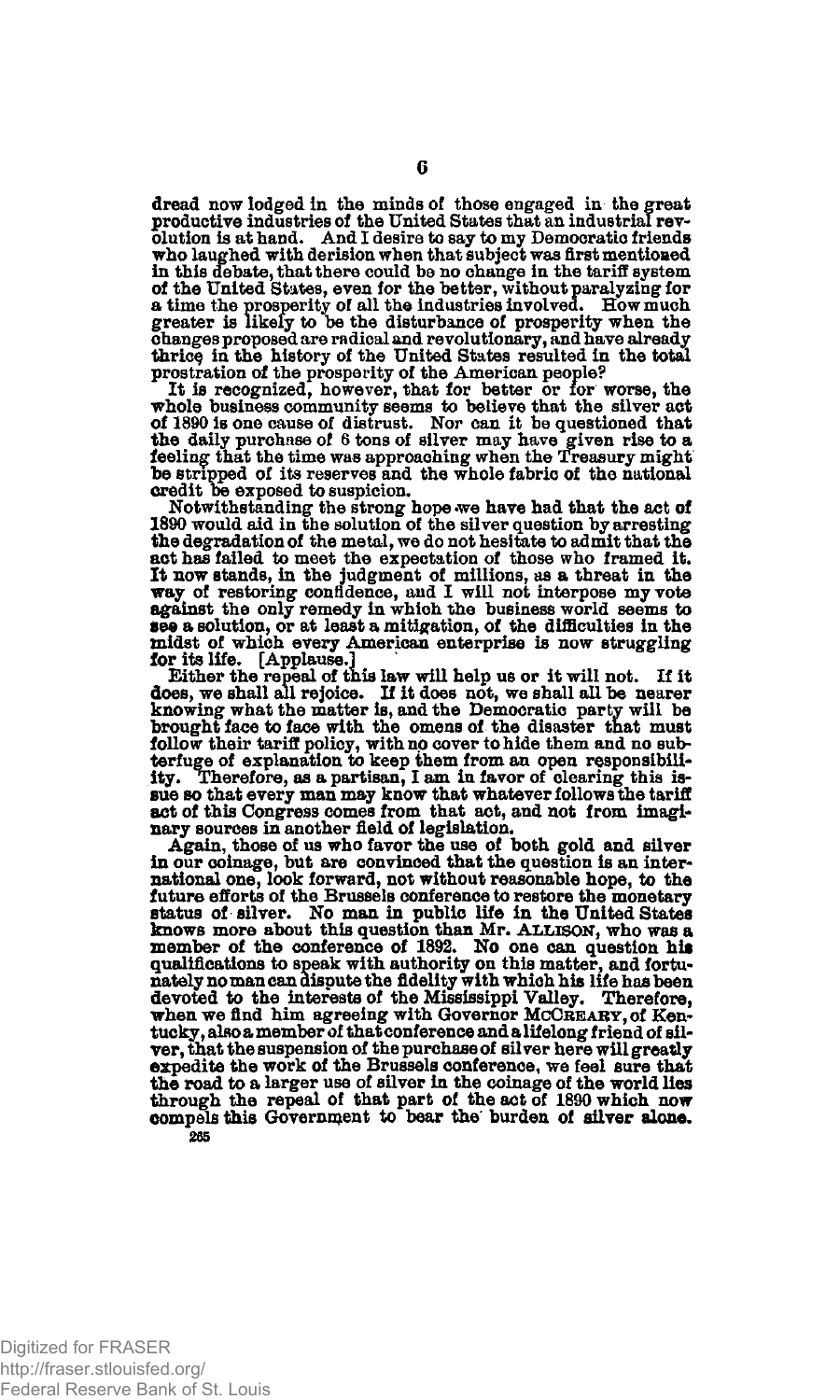**The very moment the United States declares its purpose to lay down the load, the commercial world will feel the pressure of necessity to unite in taking it up on equitable terms.** 

Mr. Balfour said, in his remarkable speech in London on the **3d of this month, speaking for international bimetallism:** 

**We have boasted, we have claimed for ourselves, that we lead the van of commerce because we are the great upholders of the single gold standard.** 

**If some of the gentlemen who have spoken in this debate had been present they would have felt like interrupting the speaker to say that the United States had declared their independence of England and would not submit to having a conspiracy of Lon-don bankers force the gold standard on to us. But, unfortunately for this branch of the rhetoric of the silver cause, the words 1**  have read from the London Times's report of Mr. Balfour's **speech are only half of a sentence, which concludes as follows:** 

And yet there is not a man, I venture to say, in the city of London this<br>moment, not a single man who would not look with horror and with appre-<br>hensionat every other nation following so good an example.

He goes on to say, "Let the United States go in for a gold **standard and a tremor seizes every one Qf our commercial mag-nates," and finishes what I venture to say is the most significant speech of the year by asking the distinguished audience which crowded the Egyptian hall of the Mansion House " whether the great, the preponderating, the overwhelming influence of the**  *city* **of London ought not to be thrown into the scale of those who desire to see some international settlement of this vast problem and the establishment of some system under which every great commercial community throughout the world shall contribute its share, at any rate, to maintaining the stability and the value of silver."** 

**So that it seems to me certain that the friends of silver in the United States will enter the conference of 1893 with a more in\* fluential position if Congress authorizes them to say that the United States, having refused to longer carry the whole burden of maintaining the stability and value of silver, is ready to agree**  with the commercial community throughout the world to con**tribute its share.** 

**It is to be remembered also that the bill proposed here, instead of destroying the present currency based on silver, preserves not only its volume unimpaired, but also secures by a pledge of the national credit the value of every dollar on a parity with all our coins and currency.** 

If anybody supposes that our decision here ends the contro**versy about silver, he is mistaken. It only transfers the question**  to the larger field, where it belongs. And if anybody thinks that, **our action in suspending the purchase of bullion is in any sense the "doom of silver," it only shows that he does not comprehend the movement of the mighty forces that are at work throughout the world. It is perhaps unfortunate that we are called to deal with this question in the midst of a financial convulsion almost**  without example in its waste and ruin. We have heard men try **to explain this sudden misfortune. There is no use to try to ex-** plain a panic. By its very definition it is a thing without rea**son and beyond explanation.** 

**I have already pointed out the underlying cause of the accom-865**